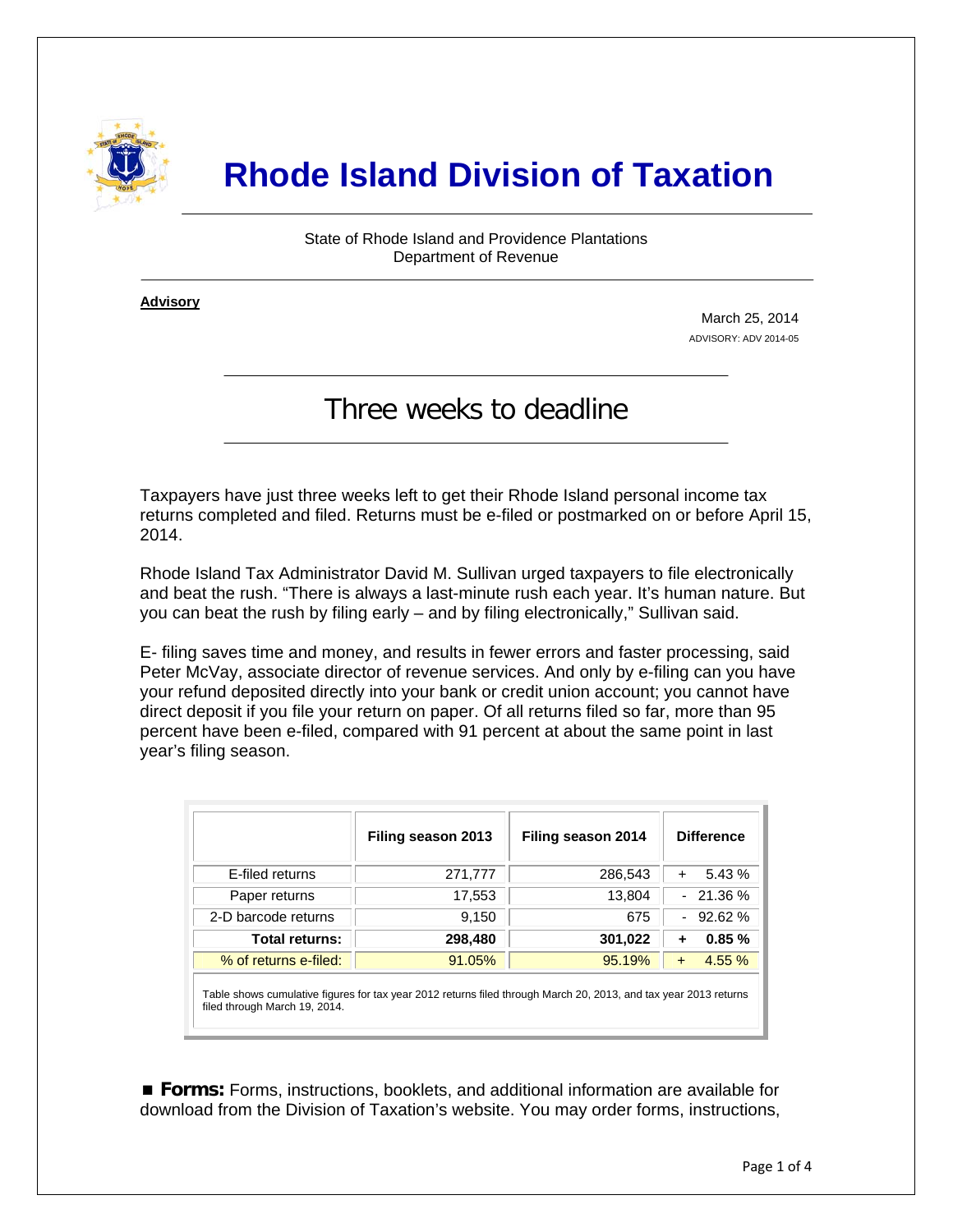and booklets by calling (401) 574-8970. Forms, instructions, and booklets can be picked up by visiting the agency's first-floor lobby, One Capitol Hill, Providence, between 8:30 a.m. and 4:00 p.m. business days.

**Preparers:** There are many enrolled agents, certified public accountants, public accountants, registered tax return preparers, and other paid preparers in the Rhode Island area who are available to prepare and file your federal and state returns. For information about locations and times of volunteer tax preparers, call the United Way of Rhode Island's helpline at 211, or use this website: [http://www.211ri.org/.](http://www.211ri.org/) For information on the Volunteer Income Tax Assistance (VITA) program, call toll-free at 1-800-906- 9887, or visit<http://www.irs.gov/>. For information on the AARP Tax-Aide program, call toll-free at 1-888-227-7669, or use this website: [www.aarp.org/taxaide.](http://www.aarp.org/taxaide)

**Free File:** The Division of Taxation's website includes links to a number of online tax preparation programs that allow low-income and other eligible taxpayers to prepare and file their federal and Rhode Island personal income tax returns at no charge. Taxpayers must first meet the eligibility requirements, then read each program's terms and conditions carefully. The links are available at: [http://www.tax.ri.gov/misc/efile.php.](http://www.tax.ri.gov/misc/efile.php)

 **Refund Guide:** Among the topics covered in the Division of Taxation's new ["Guide to Tax Refunds"](http://www.tax.ri.gov/Tax%20Website/TAX/notice/Guide%20to%20Tax%20Refunds.pdf): how to find out the status of your refund; what to do when a direct deposit goes astray; why your refund amount may be more – or less – than you expected; and common errors that lead to refund delays. The average refund so far this season is \$559, up from \$536 at about the same point in last year's filing season.

|                                                                                                                                    | Filing season 2013 | Filing season 2014 | <b>Difference</b> |  |
|------------------------------------------------------------------------------------------------------------------------------------|--------------------|--------------------|-------------------|--|
| Number of refunds                                                                                                                  | 259.473            | 245.675            | - 5.32%           |  |
| Total amount refunded                                                                                                              | \$139,000,373      | \$137,245,386      | $-1.26%$          |  |
| <b>Average refund</b>                                                                                                              | \$536              | \$559              | $+4.29%$          |  |
| Cumulative figures for tax year 2012 refunds through March 22, 2013, and for tax year 2013 refunds through March 21, 2014. Figures |                    |                    |                   |  |

Cumulative figures for tax year 2012 refunds through March 22, 2013, and for tax year 2013 refunds through March 21, 2014. Figures are before interest and offset, and do not include refunds for tax years other than those stated.

 **Extensions:** If you can't file your Rhode Island personal income tax return by the April 15 deadline, you can file for an automatic six-month extension. It'll push your filing deadline out to October 15, 2013. The extension is for resident and nonresident returns. For information about how to make a proper estimate when filing for an extension, please [click here.](http://www.tax.ri.gov/newsletter/Rhode%20Island%20Division%20of%20Taxation%20newsletter%20-%202nd%20Q%202013.pdf)

If you are not required to make a payment by April  $15$  – because your calculations show that you paid in a sufficient amount last year, for example – don't file the Rhode Island extension form. But when you file your Rhode Island return by the October 15 deadline, attach a copy of your federal extension application.

 If you have a balance due, you still must pay what you owe by April 15, or face penalty and interest charges. (It's an extension of the time to file, not of the time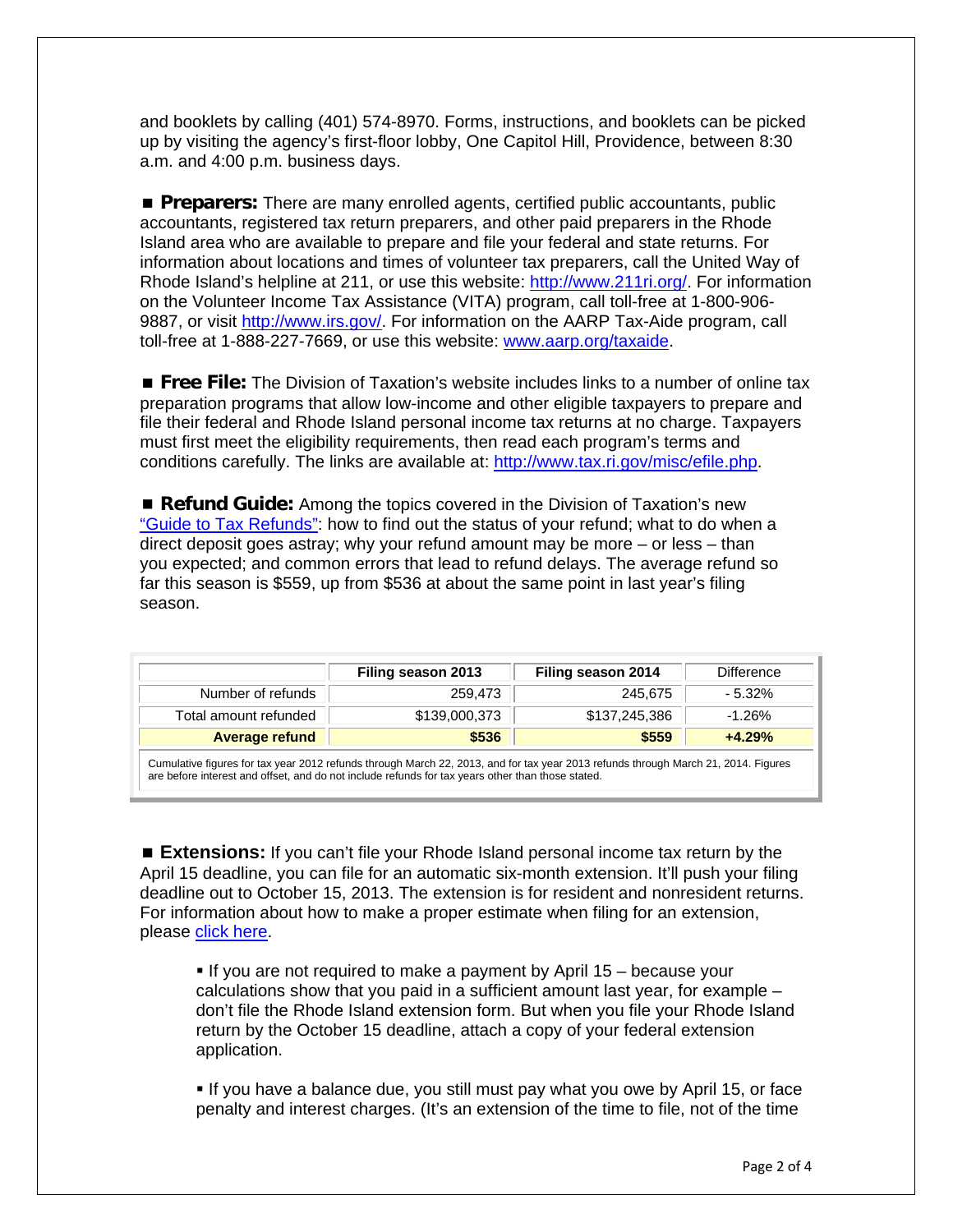to pay.) If you'll have a balance due, file [Form RI-4868](http://www.tax.ri.gov/forms/2013/Income/2013%20RI-4868_1.pdf) on paper. (If you'll have a balance due and [pay it by credit card,](http://www.tax.ri.gov/misc/creditcard.php) you don't have to file a Form RI-4868. A third-party fee is charged when you pay by credit card.) If you can't pay what you owe by April 15, file anyway to avoid the failure-to-file penalty – and enter into an agreement to pay over time, in installments. To learn more about such payment plans, call the Tax Division's Compliance & Collections section, at (401) 574- 8941 from 8:30 a.m. to 4:00 p.m. business days. (Have a copy of your return handy when you call.)

 **Other Forms, Payments Due:** April 15 is the final deadline for property-tax relief claims on [Form RI-1040H](http://www.tax.ri.gov/forms/2013/Income/Handprint/2013%201040H_BCh.pdf) and for the residential lead abatement credit on [Form RI-](http://www.tax.ri.gov/forms/2013/Credits/2013%20Lead%20Paint%20Credit.pdf)[6238](http://www.tax.ri.gov/forms/2013/Credits/2013%20Lead%20Paint%20Credit.pdf). Even if you plan to file your regular return on extension, you still must file your claims for property-tax relief and for the residential lead abatement credit by April 15. If you make quarterly estimated payments of Rhode Island personal income tax, don't forget that the deadline for the first such payment of 2014 is April 15. If you didn't receive a booklet in the mail, you may use the payment coupons and instructions posted on the Division of Taxation website: [Form RI-1040ES.](http://www.tax.ri.gov/forms/2014/Income/2014%20RI-1040ES%20fweb.pdf)

 **Business Filings:** April 15 is also the filing deadline for calendar-year limited liability companies (LLCs) that are taxed as pass-through entities and that file their return on [Form RI-1065](http://www.tax.ri.gov/forms/2013/Corp/2013%20RI-1065.pdf). It is also the deadline for calendar-year limited partnerships (LPs), limited liability partnerships (LLPs), general partnerships, and single-member LLCs that file their annual return on [Form RI-1065.](http://www.tax.ri.gov/forms/2013/Corp/2013%20RI-1065.pdf) April 15 is also the due date for fiduciary returns, using a calendar year, on [Form RI-1041,](http://www.tax.ri.gov/forms/2013/Fiduciary/2013%201041%20Return%2012312013.pdf) and for calendar-year composite and pass-through filings.

 **Historic Tax Credits:** The Division of Taxation's web page for historic preservation tax credits recently added additional projects to its list. Click [here](http://www.tax.ri.gov/taxcreditreports/historictax2013.php) to view the list.

■ **Contact information:** For a complete listing of contact information for the Division of Taxation, use the "Contact Us" section of the website:<http://www.tax.ri.gov/contact/>

For questions about this Advisory, contact:

Neil Downing,